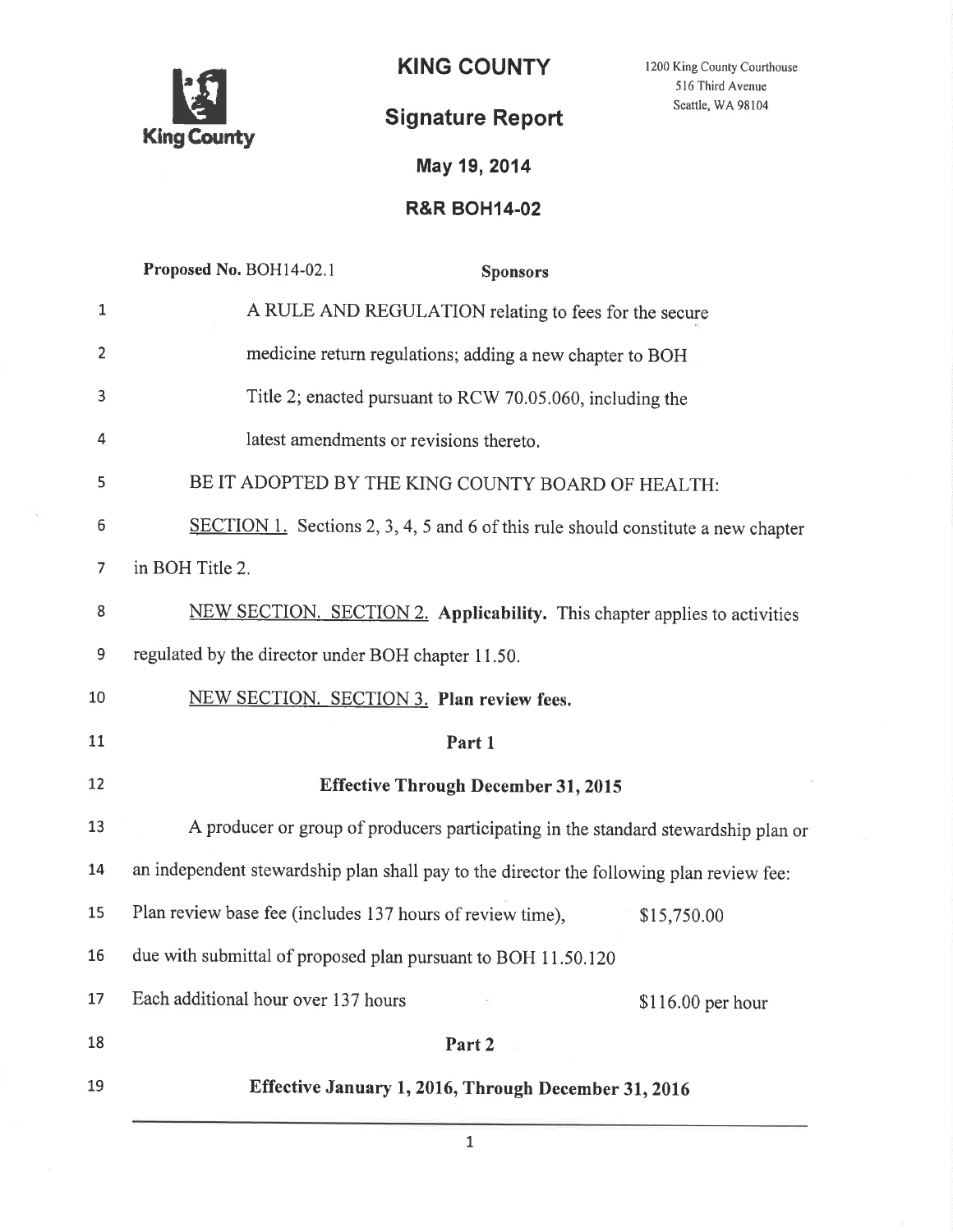| 20 | A producer or group of producers participating in the standard stewardship plan or       |                    |
|----|------------------------------------------------------------------------------------------|--------------------|
| 21 | an independent stewardship plan shall pay to the director the following plan review fee: |                    |
| 22 | Plan review base fee (includes 137 hours of review time),                                | \$16,500.00        |
| 23 | due with submittal of proposed plan pursuant to BOH 11.50.120                            |                    |
| 24 | Each additional hour over 137 hours                                                      | \$122.00 per hour  |
| 25 | Part 3                                                                                   |                    |
| 26 | Effective January 1, 2017, and Thereafter                                                |                    |
| 27 | A producer or group of producers participating in the standard stewardship plan or       |                    |
| 28 | an independent stewardship plan shall pay to the director the following plan review fee: |                    |
| 29 | Plan review base fee (includes 137 hours of services),                                   | \$17,500.00        |
| 30 | due with submittal of proposed plan pursuant to BOH 11.50.120                            | \$128.00 per hour  |
| 31 | Each additional hour over 137 hours                                                      |                    |
| 32 | NEW SECTION. SECTION 4. Annual operating fees.                                           |                    |
| 33 | Part 1                                                                                   |                    |
| 34 | <b>Effective Through December 31, 2015</b>                                               |                    |
| 35 | A. A producer or group of producers participating in the standard stewardship            |                    |
| 36 | plan or an independent stewardship plan shall pay to the director the following annual   |                    |
| 37 | operating fee:                                                                           |                    |
| 38 | Annual operating base fee (includes 259 hours of services),                              | \$30,000.00        |
| 39 | due in advance of annual operations and upon notification by the                         |                    |
| 40 | director                                                                                 |                    |
| 41 | Each additional hour over 259 hours                                                      | $$116.00$ per hour |
|    |                                                                                          |                    |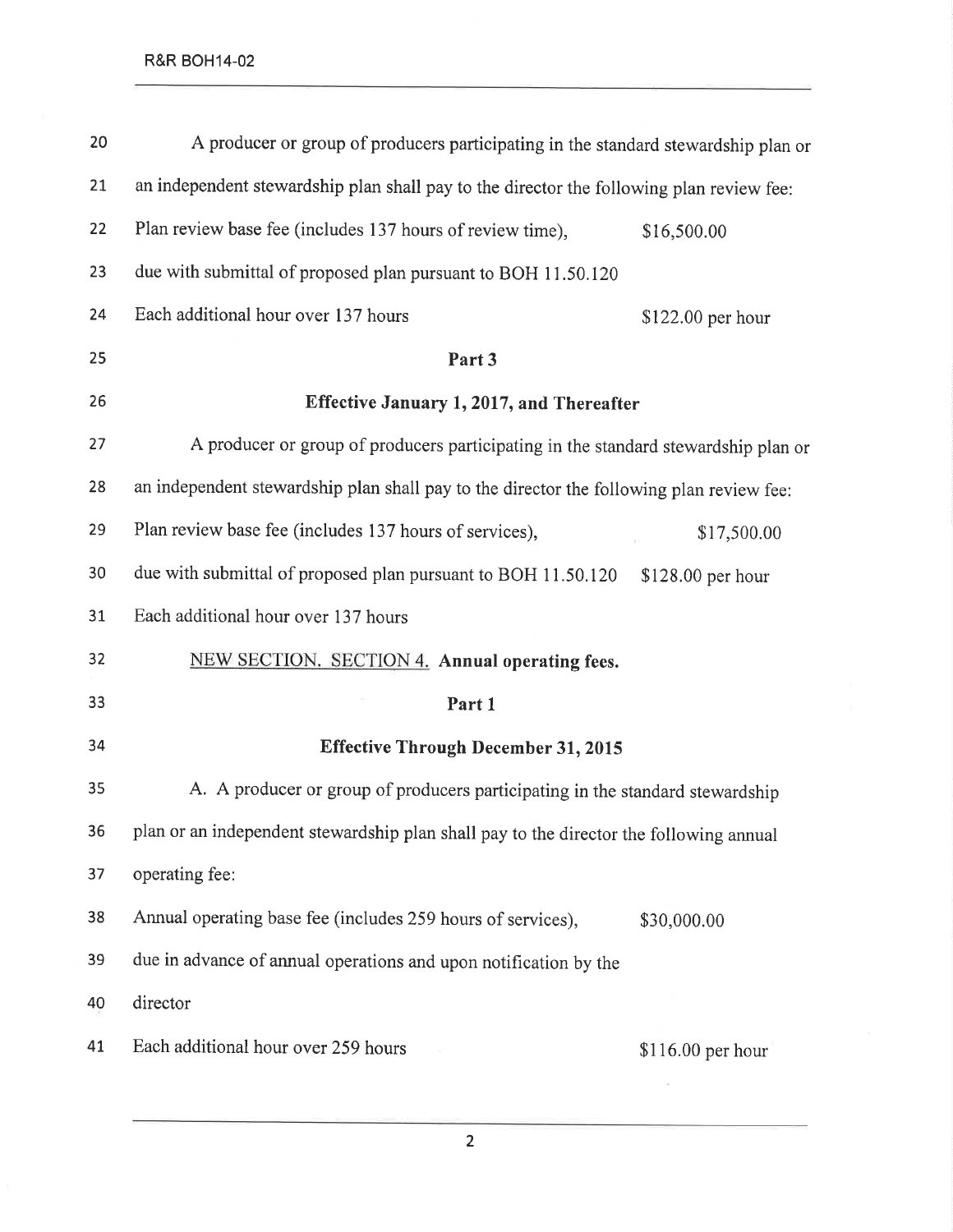| 42 | B. If the plan review base fee paid by a producer or group of producers exceeds              |  |
|----|----------------------------------------------------------------------------------------------|--|
| 43 | the actual costs of plan review, the director shall reduce the annual operating base fee for |  |
| 44 | the first year of operations by the same amount.                                             |  |
| 45 | Part 2                                                                                       |  |
| 46 | Effective January 1, 2016, Through December 31, 2016                                         |  |
| 47 | A. A producer or group of producers participating in the standard stewardship                |  |
| 48 | plan or an independent stewardship plan shall pay to the director the following annual       |  |
| 49 | operating fee:                                                                               |  |
| 50 | Annual operating base fee (includes 259 hours of services),<br>\$31,500.00                   |  |
| 51 | due in advance of annual operations and upon notification by the                             |  |
| 52 | director                                                                                     |  |
| 53 | Each additional hour over 259 hours<br>\$122.00 per hour                                     |  |
| 54 | B. If the plan review base fee paid by a producer or group of producers exceeds              |  |
| 55 | the actual costs of plan review, the director shall reduce the annual operating base fee for |  |
| 56 | the first year of operations by the same amount.                                             |  |
| 57 | Part 3                                                                                       |  |
| 58 | Effective January 1, 2017, and Thereafter                                                    |  |
| 59 | A. A producer or group of producers participating in the standard stewardship                |  |
| 60 | plan or an independent stewardship plan shall pay to the director the following annual       |  |
| 61 | operating fee:                                                                               |  |
| 62 | Annual operating base fee (includes 259 hours of services),<br>\$33,000.00                   |  |
| 63 | due in advance of annual operations and upon notification by the                             |  |
| 64 | director                                                                                     |  |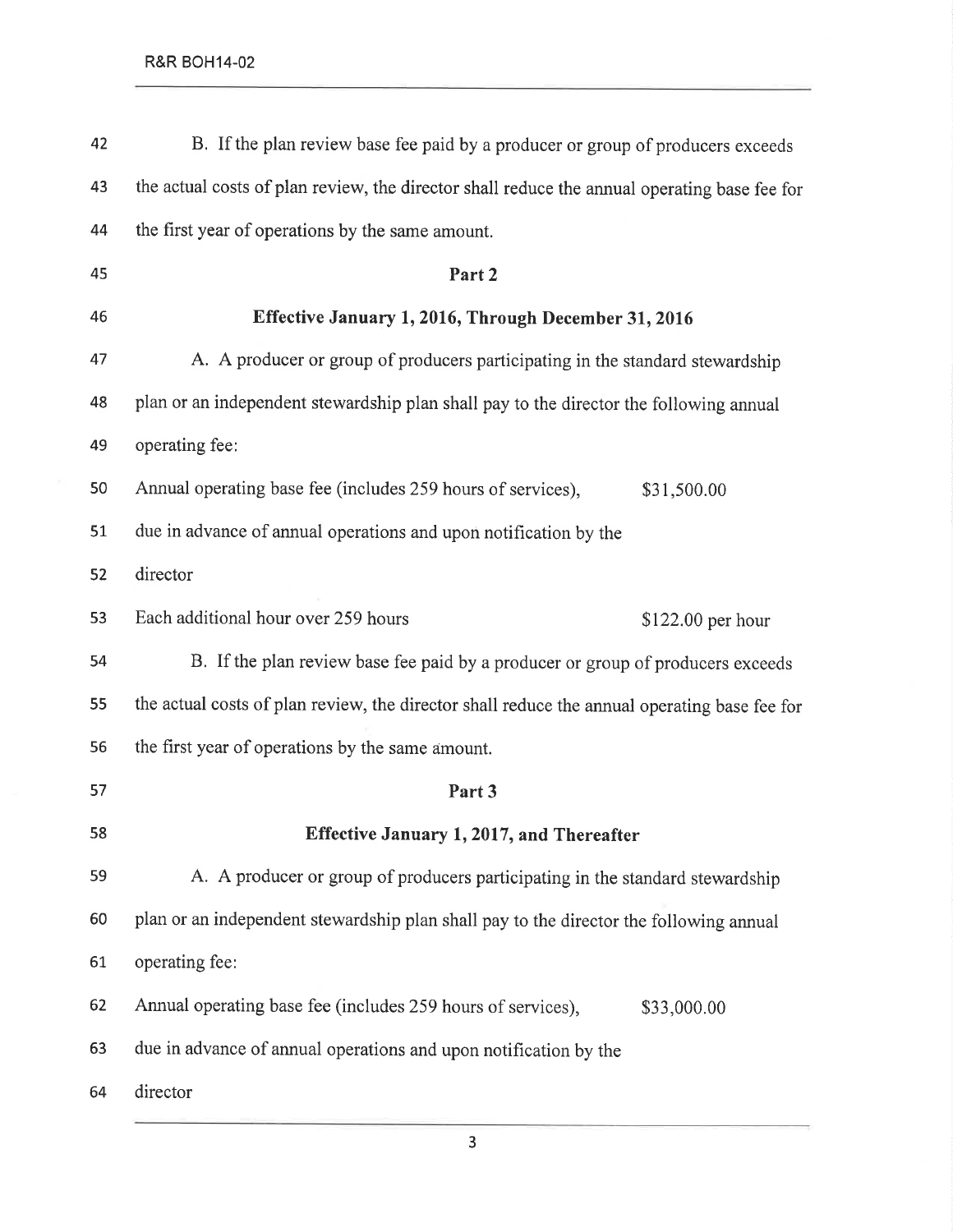| 65 | Each additional hour over 259 hours                                                          | \$128.00 per hour |
|----|----------------------------------------------------------------------------------------------|-------------------|
| 66 | B. If the plan review base fee paid by a producer or group of producers exceeds              |                   |
| 67 | the actual costs of plan review, the director shall reduce the annual operating base fee for |                   |
| 68 | the first year of operations by the same amount.                                             |                   |
| 69 | NEW SECTION. SECTION 5. Review of plan changes.                                              |                   |
| 70 | Part 1                                                                                       |                   |
| 71 | <b>Effective Through December 31, 2015</b>                                                   |                   |
| 72 | A producer or group of producers participating in the standard stewardship plan or           |                   |
| 73 | an independent stewardship plan shall pay to the director the following fee for review of    |                   |
| 74 | proposed changes to an approved stewardship plan:                                            |                   |
| 75 | Plan change base fee (includes 4 hours of services),                                         | \$464.00          |
| 76 | due with submittal of proposed change pursuant to                                            |                   |
| 77 | BOH 11.50.130                                                                                |                   |
| 78 | Each additional hour over 4 hours                                                            | \$116.00 per hour |
| 79 | Part 2                                                                                       |                   |
| 80 | Effective January 1, 2016, Through December 31, 2016                                         |                   |
| 81 | A producer or group of producers participating in the standard stewardship plan or           |                   |
| 82 | an independent stewardship plan shall pay to the director the following fee for review of    |                   |
| 83 | proposed changes to an approved stewardship plan:                                            |                   |
| 84 | Plan change base fee (includes 4 hours of services),                                         | \$488.00          |
| 85 | due with submittal of proposed change pursuant to                                            |                   |
| 86 | BOH 11.50.130                                                                                |                   |
| 87 | Each additional hour over 4 hours                                                            | \$122.00 per hour |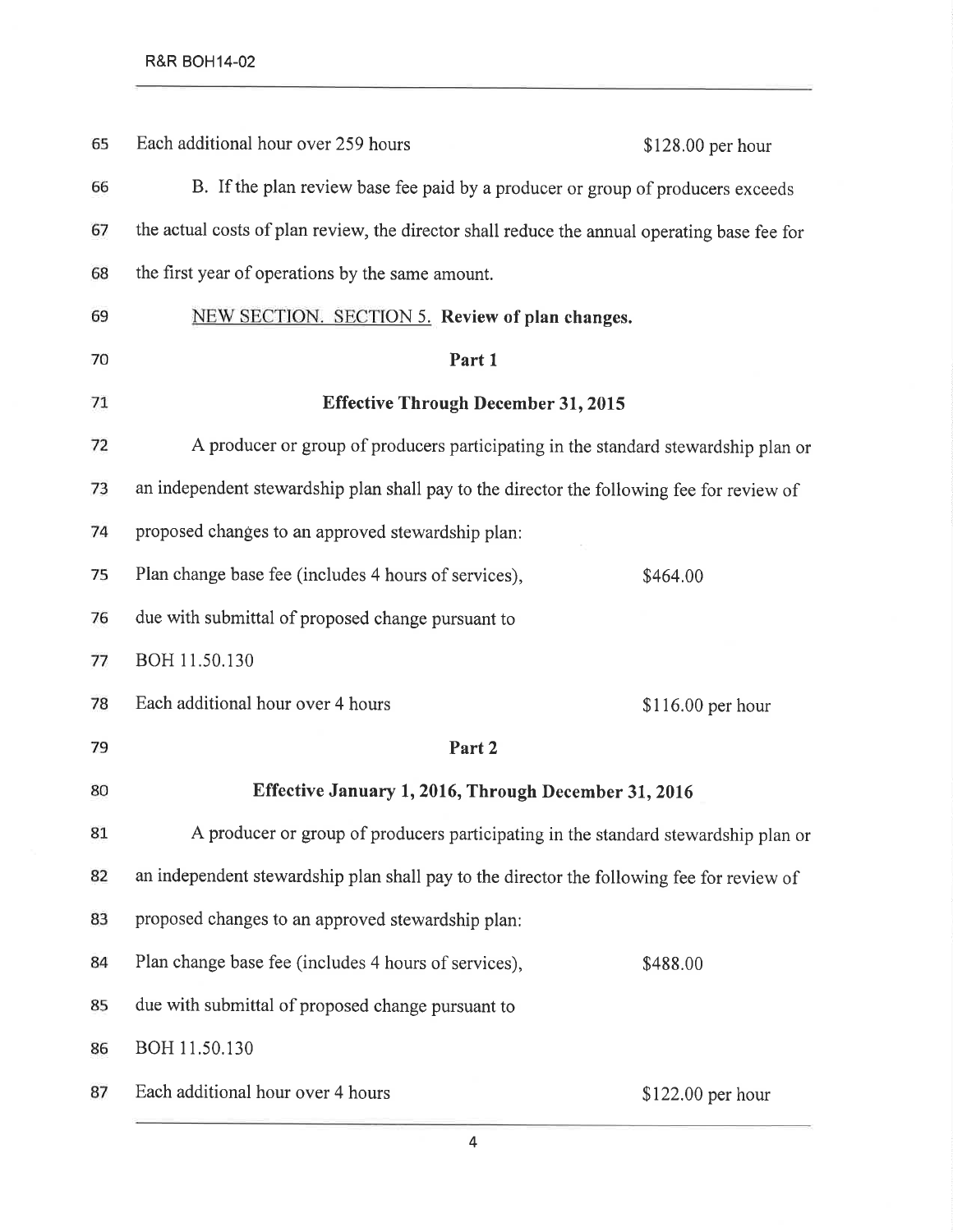| 88  | Part 3                                                                                    |                    |
|-----|-------------------------------------------------------------------------------------------|--------------------|
| 89  | Effective January 1, 2017, and Thereafter                                                 |                    |
| 90  | A producer or group of producers participating in the standard stewardship plan or        |                    |
| 91  | an independent stewardship plan shall pay to the director the following fee for review of |                    |
| 92  | proposed changes to an approved stewardship plan:                                         |                    |
| 93  | Plan change base fee (includes 4 hours of services),                                      | \$512.00           |
| 94  | due with submittal of proposed change pursuant to                                         |                    |
| 95  | BOH 11.50.130                                                                             |                    |
| 96  | Each additional hour over 4 hours                                                         | \$128.00 per hour  |
| 97  | NEW SECTION. SECTION 6. Miscellaneous fees.                                               |                    |
| 98  | Part 1                                                                                    |                    |
| 99  | <b>Effective Through December 31, 2015</b>                                                |                    |
| 100 | A. A producer or group of producers participating in the standard stewardship             |                    |
| 101 | plan or an independent stewardship plan shall pay to the director the following           |                    |
| 102 | miscellaneous fees, as applicable:                                                        |                    |
| 103 | Review of revised plan pursuant to BOH 11.50.120.D.                                       | $$116.00$ per hour |
| 104 | Agency plan development pursuant to BOH 11.50.120.E.                                      | $$116.00$ per hour |
| 105 | Review of petition for alternative disposal methodology                                   | \$116.00 per hour  |
| 106 | pursuant to BOH 11.50.080.C.                                                              |                    |
| 107 | Agency activities to enforce against noncompliance                                        | $$116.00$ per hour |
| 108 | pursuant to BOH 11.50.140 (separate from assessed penalties,                              |                    |
| 109 | if applicable)                                                                            |                    |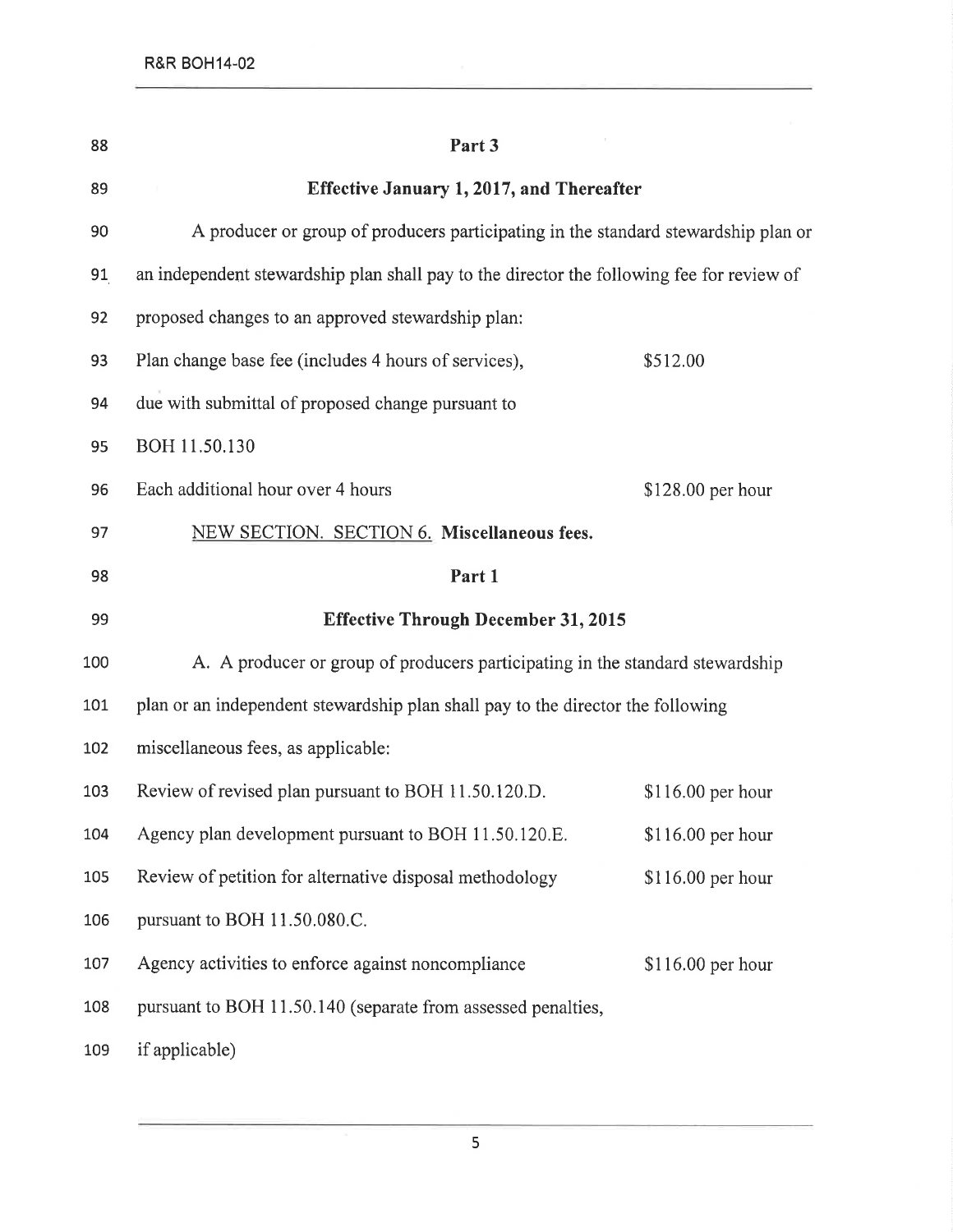$\Xi$ 

| 110 | B. A producer who is not participating in the standard stewardship plan or an            |                   |
|-----|------------------------------------------------------------------------------------------|-------------------|
| 111 | independent stewardship plan shall pay to the director the following miscellaneous fees, |                   |
| 112 | as applicable:                                                                           |                   |
| 113 | Agency activities to enforce against noncompliance                                       | \$116.00 per hour |
| 114 | pursuant to BOH 11.50.140 (separate from assessed penalties,                             |                   |
| 115 | if applicable)                                                                           |                   |
| 116 | Part 2                                                                                   |                   |
| 117 | Effective January 1, 2016, Through December 31, 2016                                     |                   |
| 118 | A. A producer or group of producers participating in the standard stewardship            |                   |
| 119 | plan or an independent stewardship plan shall pay to the director the following          |                   |
| 120 | miscellaneous fees, as applicable:                                                       |                   |
| 121 | Review of revised plan pursuant to BOH 11.50.120.D.                                      | \$122.00 per hour |
| 122 | Agency plan development pursuant to BOH 11.50.120.E.                                     | \$122.00 per hour |
| 123 | Review of petition for alternative disposal methodology.                                 | \$122.00 per hour |
| 124 | pursuant to BOH 11.50.080.C.                                                             |                   |
| 125 | Agency activities to enforce against noncompliance                                       | \$122.00 per hour |
| 126 | pursuant to BOH 11.50.140 (separate from assessed penalties,                             |                   |
| 127 | if applicable)                                                                           |                   |
| 128 | B. A producer who is not participating in the standard stewardship plan or an            |                   |
| 129 | independent stewardship plan shall pay to the director the following miscellaneous fees, |                   |
| 130 | as applicable:                                                                           |                   |
| 131 | Agency activities to enforce against noncompliance                                       | \$122.00 per hour |
| 132 | pursuant to BOH 11.50.140 (separate from assessed penalties,                             |                   |

6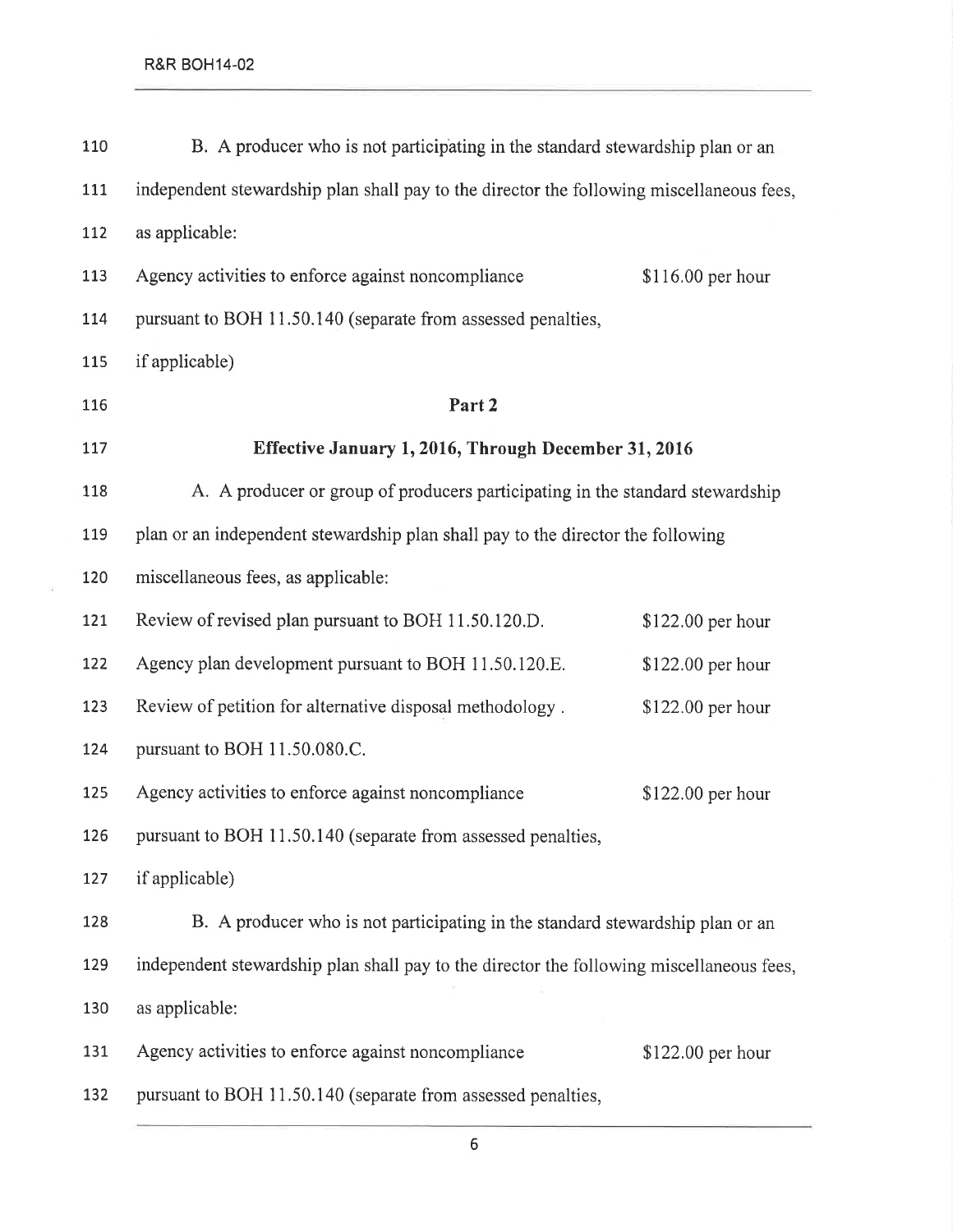| 133 | if applicable)                                                                           |                   |
|-----|------------------------------------------------------------------------------------------|-------------------|
| 134 | Part 3                                                                                   |                   |
| 135 | Effective January 1, 2017, and Thereafter                                                |                   |
| 136 | A. A producer or group of producers participating in the standard stewardship            |                   |
| 137 | plan or an independent stewardship plan shall pay to the director the following          |                   |
| 138 | miscellaneous fees, as applicable:                                                       |                   |
| 139 | Review of revised plan pursuant to BOH 11.50.120.D.                                      | \$128.00 per hour |
| 140 | Agency plan development pursuant to BOH 11.50.120.E.                                     | \$128.00 per hour |
| 141 | Review of petition for alternative disposal methodology                                  | \$128.00 per hour |
| 142 | pursuant to BOH 11.50.080.C.                                                             |                   |
| 143 | Agency activities to enforce against noncompliance)                                      | \$128.00 per hour |
| 144 | pursuant to BOH 11.50.140 (separate from assessed penalties,                             |                   |
| 145 | if applicable                                                                            |                   |
| 146 | B. A producer who is not participating in the standard stewardship plan or an            |                   |
| 147 | independent stewardship plan shall pay to the director the following miscellaneous fees, |                   |
| 148 | as applicable:                                                                           |                   |
| 149 | Agency activities to enforce against noncompliance                                       | \$128.00 per hour |
| 150 | pursuant to BOH 11.50.140 (separate from assessed penalties,                             |                   |
| 151 | if applicable)                                                                           |                   |
| 152 | SECTION 7. Severability. If any provision of this rule or its application to any         |                   |

 $\langle \sigma \rangle$